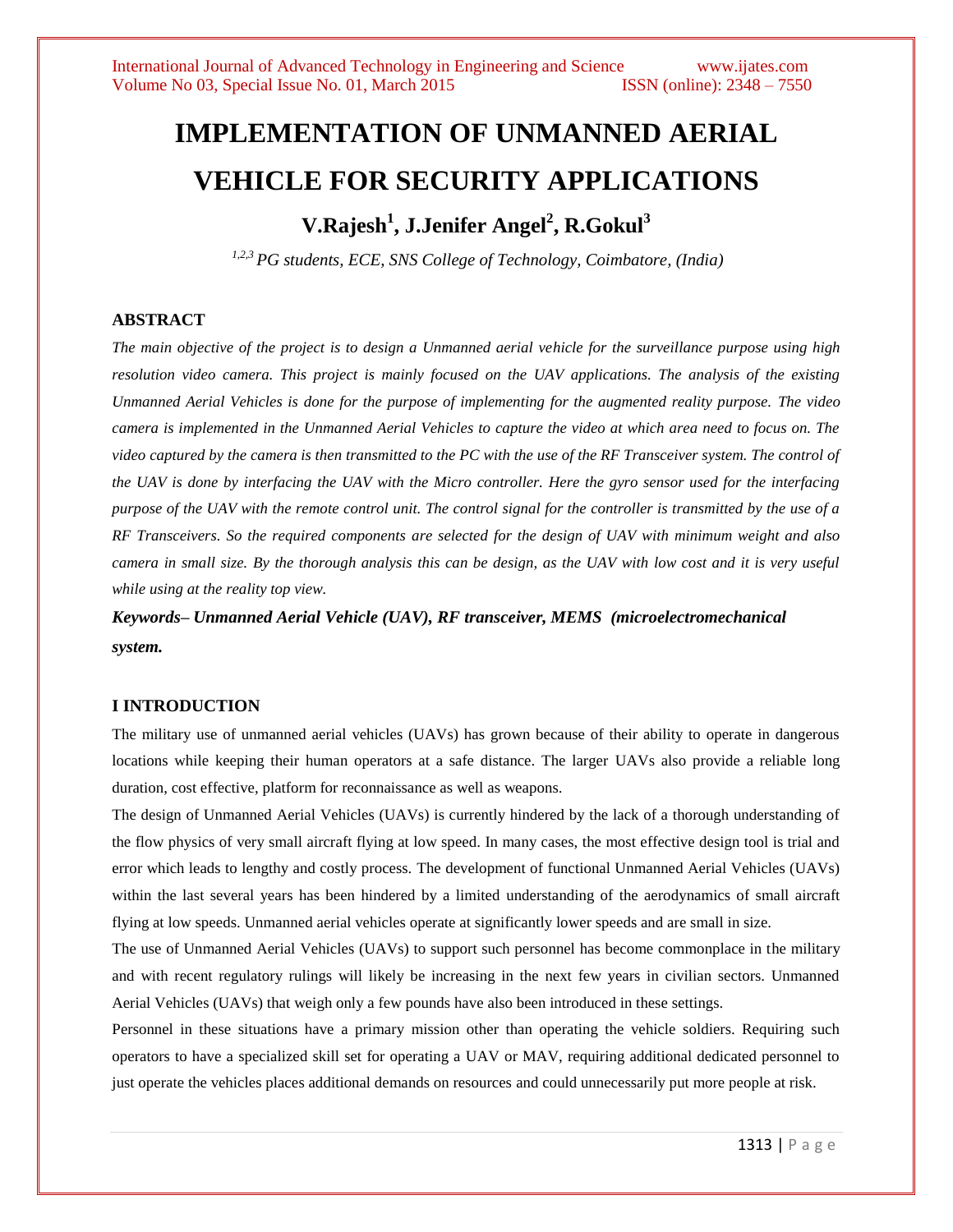Moreover, in order for such systems to become viable in the commercial marketplace, the control devices will need to be easy to use with minimal training and low operational costs. One solution to these problems is to make the control of such systems sufficiently intuitive so that almost any computer-literate person can operate them with little to no training. Such a system could reduce hardware requirements, man power training time & cost can be signicantly reduce by this system if such a control system leveraged off-the-shelf components. The UAV has a variety of potential uses in military operations, including fire control, and detection of intruders. For border patrol hostage rescue, and traffic surveillance Law enforcement organizations could use UAVs. For most of these applications, a swarm of UAVs could provide wide-area coverage**.**



**Fig.1 Unmanned Aerial Vehicle**

The above Figure 1 shows one of the type of Unmanned Aerial Vehicle. We can use this device for the purpose of checking the underground pipeline leakage and also used in various companies for the security purpose. In the nuclear power plant if there is any gas leakage or any damage which causes the radiation can be find by this small device instead of risking the human.

This is used to obtain various images of certain affected area during natural disasters for recovery missions. If we use UAV instead of helicopters at the time of flood, we can reduce the cost and also to obtain a quick process. This Unmanned aerial vehicle can go through any place where the mankind can't because of the miniature size. With the remote control we can operate the Unmanned Aerial vehicle for a particular range which is based on the technology used. The camera image or video is transmitting lively to the PC or such a device which we can take to that particular area. The device is used as a spy that it fetches the details that are needed by us.

#### **II OVERVIEW OF PROPOSED SYSTEM**

In this project we are going to design a UAV for the purpose of military based applications. A small UAV is designed with the high resolution camera. The camera is used to capture the video or an image in the area where the human cannot enter safely.

By our idea we can reduce the harm of war and we can avoid the soldier's death. The awareness of the area and the persons help to prevent any bad situations that going to happened by the terrorists.

This Unmanned aerial vehicle can go through any place where the mankind can't because of the miniature size. With the remote control we can operate the Unmanned Aerial vehicle for a particular range which is based on the technology used. The camera image or video is transmitting lively to the PC or such a device which we can take to that particular area. The device is used as a spy that it fetches the details that are needed by us.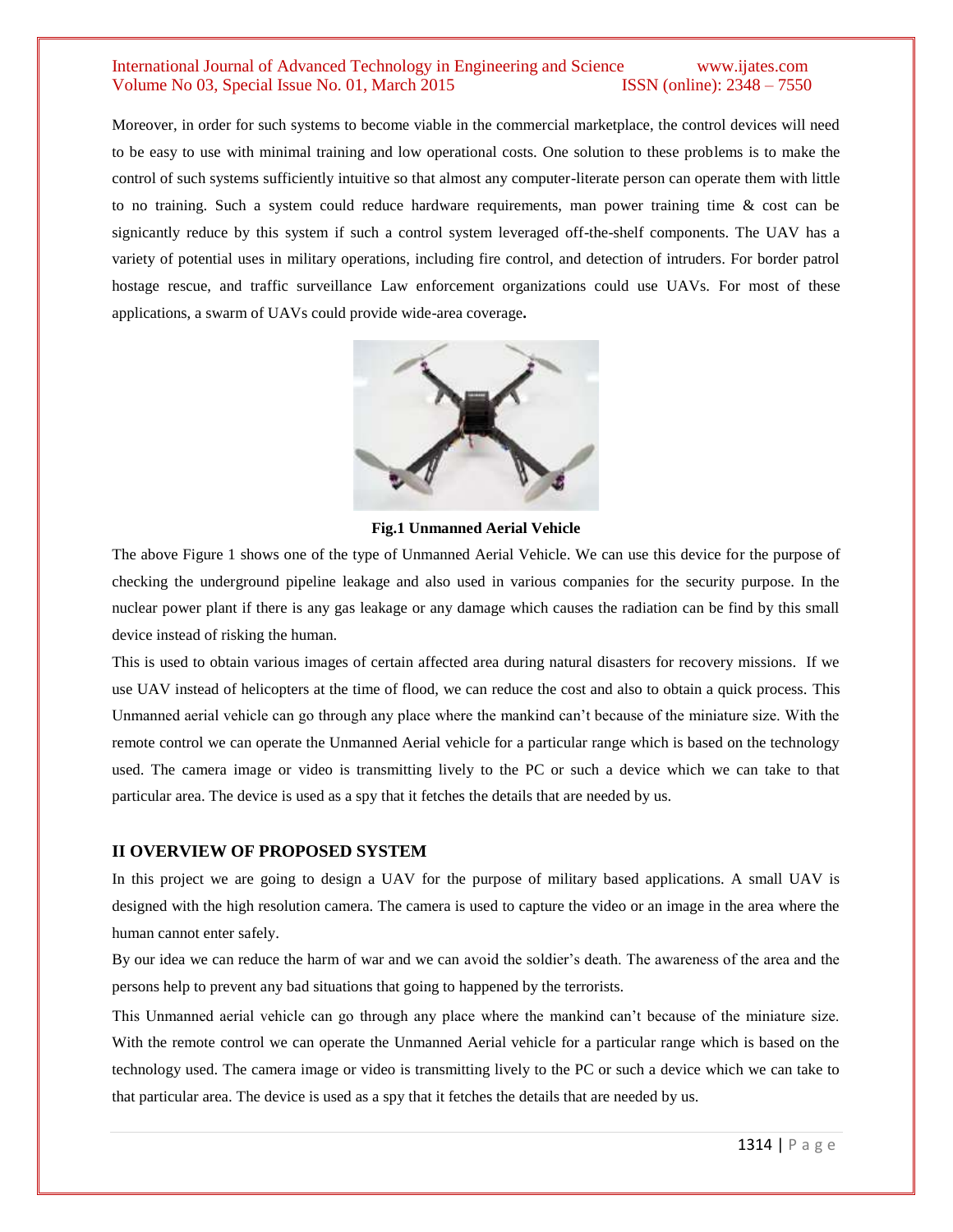Already we have several types of Unmanned Aerial Vehicles with various size and specifications. So in this paper we focus on two main things which are necessary for any kind of works. The important two factors are the size and the cost. Here we implement the Unmanned Aerial Vehicle with low cost, improvement of efficiency and life time.

#### **III BLOCK DIAGRAM AND DESCRIPTION**

Fig. 3.1 shows the block diagram of UAV. The transmitter part of UAV consists of PC (personal computer), signal processing unit, and the transceiver. The purpose of the transceiver is both to transmit and receive the signal. In the transmitter side the command from the PC is transmitted to the receiver with the help of transceiver. The reception of video from the camera can also be received by the transceiver.



**Fig.3.1 Block Diagram of UAV**

The receiver block consist of UAV (Unmanned Aerial Vehicle), Micro controller, camera, signal processing unit and the transceiver. Camera is used to capture the video in the area of interest which is in analog form. The signal processing unit processes the analog signal from the camera and process the signal into the required form for the transmission.

Micro controller is used to control the unmanned aerial vehicle by the command which is transmitted from the PC. Turning the direction of UAV is done by microcontroller. The propellers on the UAV help the vehicle to take off, with the use of DC brushless motor.

# **IV PERFORMANCE ANALYSIS**

The Quadcopter is considered an effective alternative to the high cost and complexity of standard rotorcraft. Employing four rotors to create differential thrust, the craft is able to hover and move without the complex system of linkages and blade elements present on standard single rotor vehicles. The Quadcopter is classified as an under actuated system. This is due to the fact that only four actuators (rotors) are used to control all six degrees of freedom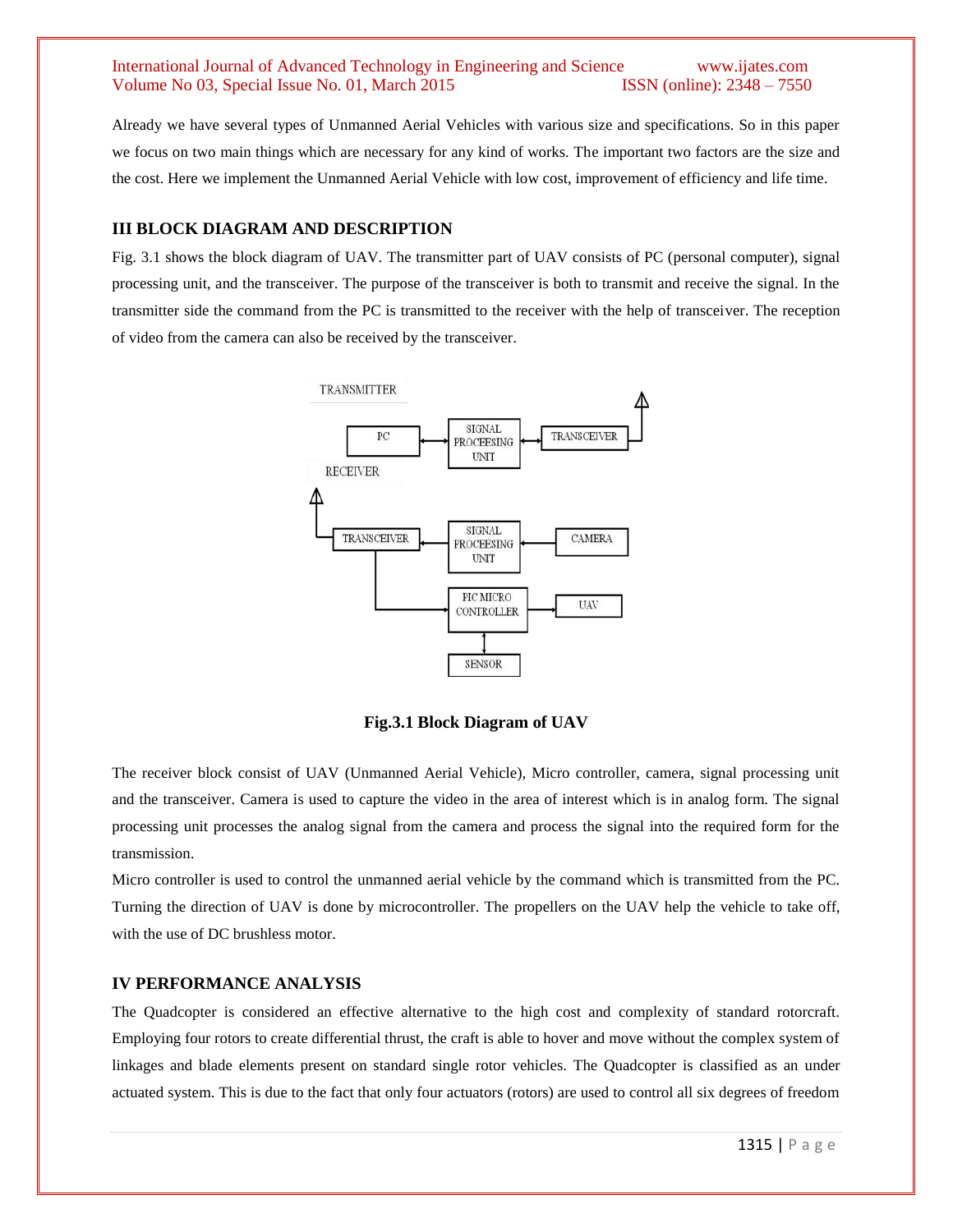(DOF). The four actuators directly impact z-axis translation (altitude) and rotation about each of the three principal axes. The other two DOF are translation along the x- and y-axis. These two remaining DOF are coupled, meaning they depend directly on the overall orientation of the vehicle (the other four DOF). Additional Quadcopter benefits are swift maneuverability and increased payload. Drawbacks include an overall larger craft size and a higher energy consumption, which generally means lower flight time. From the fig 4.1 shows the without propeller of unmanned aerial vehicle and 4.2 shows the with propellers in unmanned aerial vehicle.



**Fig.4.1 Note the propellers are removed. Fig.4.2 Note the propellers are used.**



# **4.1 Gyroscope**

A gyroscope is a device for measuring or maintaining orientation, based on the principle of preserving angular momentum. Essentially, a gyroscope is a top, a self-balancing spinning toy, put to instrumental use. Tops were invented in many different civilizations. Mechanical gyroscopes typically comprise a spinning wheel or disc in which the axle is free to assume any orientation. Although the orientation of the spin axis changes in response to an external torque, the amount of change and the direction of the change is less and in a different direction than it would be if the disk were not spinning. When mounted in a gimbal (which minimizes external torque), the orientation of the spin axis remains nearly fixed, regardless of the mounting platform's motion. Gyroscopes based on other operating principles also exist, such as the electronic, microchip-packaged MEMS gyroscope devices found in consumer electronic devices, solid-state ring lasers, fibre optic gyroscopes, and the extremely sensitive quantum gyroscope.

#### **4.2 Variations**

- MEMS
- FOG
- HRG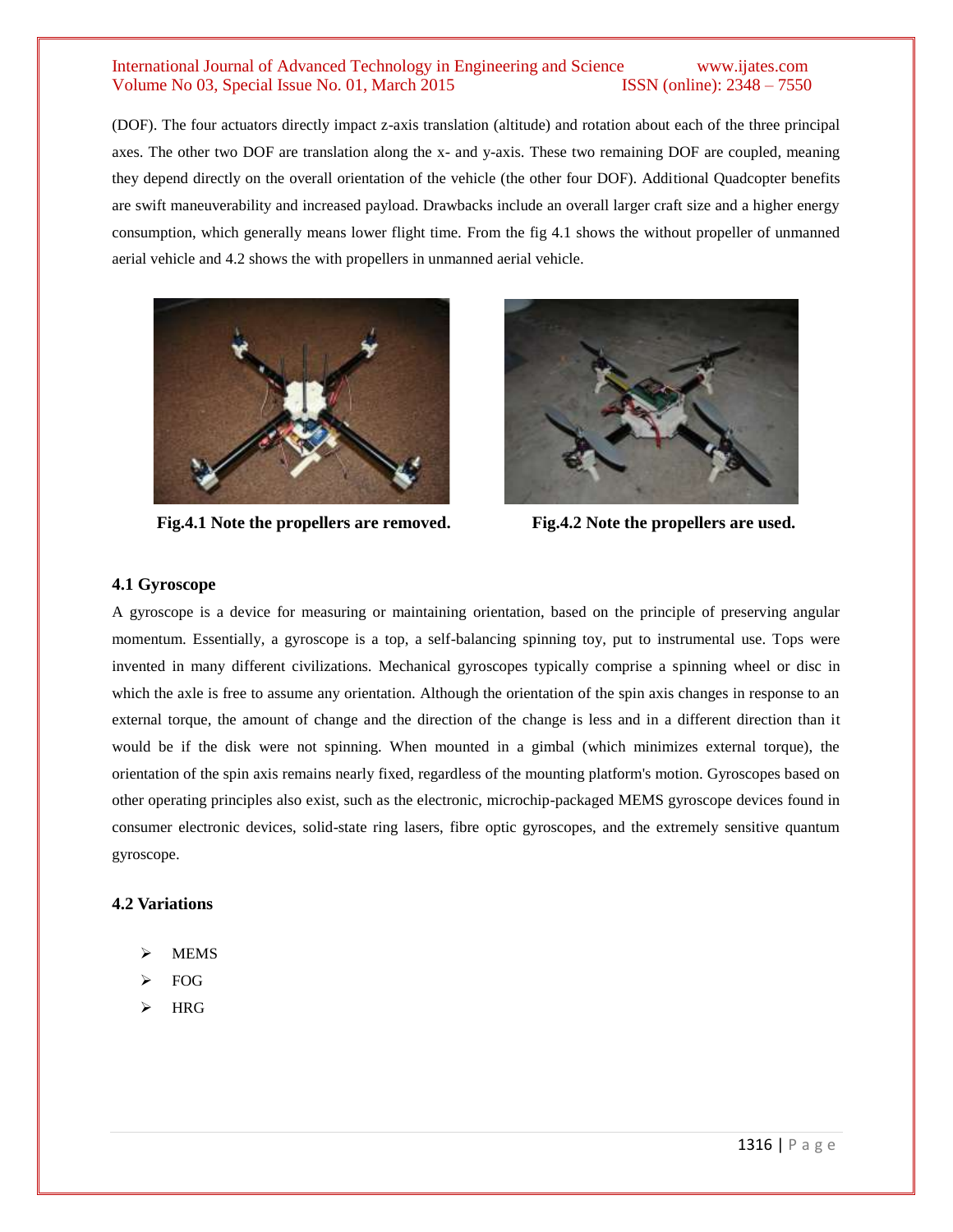#### **4.2.1 Properties**

A free gyroscope maintains its axis. Gyroscopes can be used to construct gyrocompasses, which complement or replace magnetic compasses (in ships, aircraft and spacecraft, vehicles in general), to assist in stability (Hubble Space Telescope, bicycles, motorcycles, and ships) or be used as part of an inertial guidance system. Gyroscopic effects are used in tops, boomerangs, yo-yos, and gyroscopic exercise tools. Many other rotating devices, such as flywheels, behave in the manner of a gyroscope, although the gyroscopic effect is not being used

#### **4.2.2 MEMS**

A MEMS gyroscope takes the idea of the Foucault pendulum and uses a vibrating element, known as a MEMS (microelectromechanical system). The MEMS-based gyro was initially made practical and producible by Systron Donner Inertial (SDI). Today, SDI is a large manufacturer of MEMS gyroscopes.

#### **4.2.3 FOG**

A fiber optic gyroscope (FOG) is a gyroscope that uses the interference of light to detect mechanical rotation. The sensor is a coil of as much as 5 km of optical fiber. The development of low-loss single-mode optical fiber in the early 1970s for the telecommunications industry enabled the development of Sagnac effect fiber optic gyros.

#### **4.2.4 HRG**

The hemispherical resonator gyroscope (HRG), also called wine-glass gyroscope or mushroom gyro, makes using a thin solid-state hemispherical shell, anchored by a thick stem. This shell is driven to a flexural resonance by electrostatic forces generated by electrodes which are deposited directly onto separate fused-quartz structures that surround the shell. Gyroscopic effect is obtained from the inertial property of the flexural standing waves.

#### **4.3 Accelerometer**

An Accelerometer is a device that measures proper acceleration ("g-force"). Proper acceleration is not the same as coordinate acceleration (rate of change of velocity). For example, an accelerometer at rest on the surface of the Earth will measure an acceleration  $g = 9.81 \text{ m/s}^2$  straight upwards. By contrast, accelerometers in free fall orbiting and accelerating due to the gravity of Earth will measure zero. Accelerometers have multiple applications in industry and science. Highly sensitive accelerometers are components of inertial navigation systems for aircraft and missiles. Accelerometers are used to detect and monitor vibration in rotating machinery. Accelerometers are used in tablet computers and digital cameras so that images on screens are always displayed upright. Accelerometers are used in drones for flight stabilisation. Pairs of accelerometers extended over a region of space can be used to detect differences (gradients) in the proper accelerations of frames of references associated with those points. These devices are called gravity gradiometers, as they measure gradients in the gravitational field. Such pairs of accelerometers in theory may also be able to detect gravitational waves.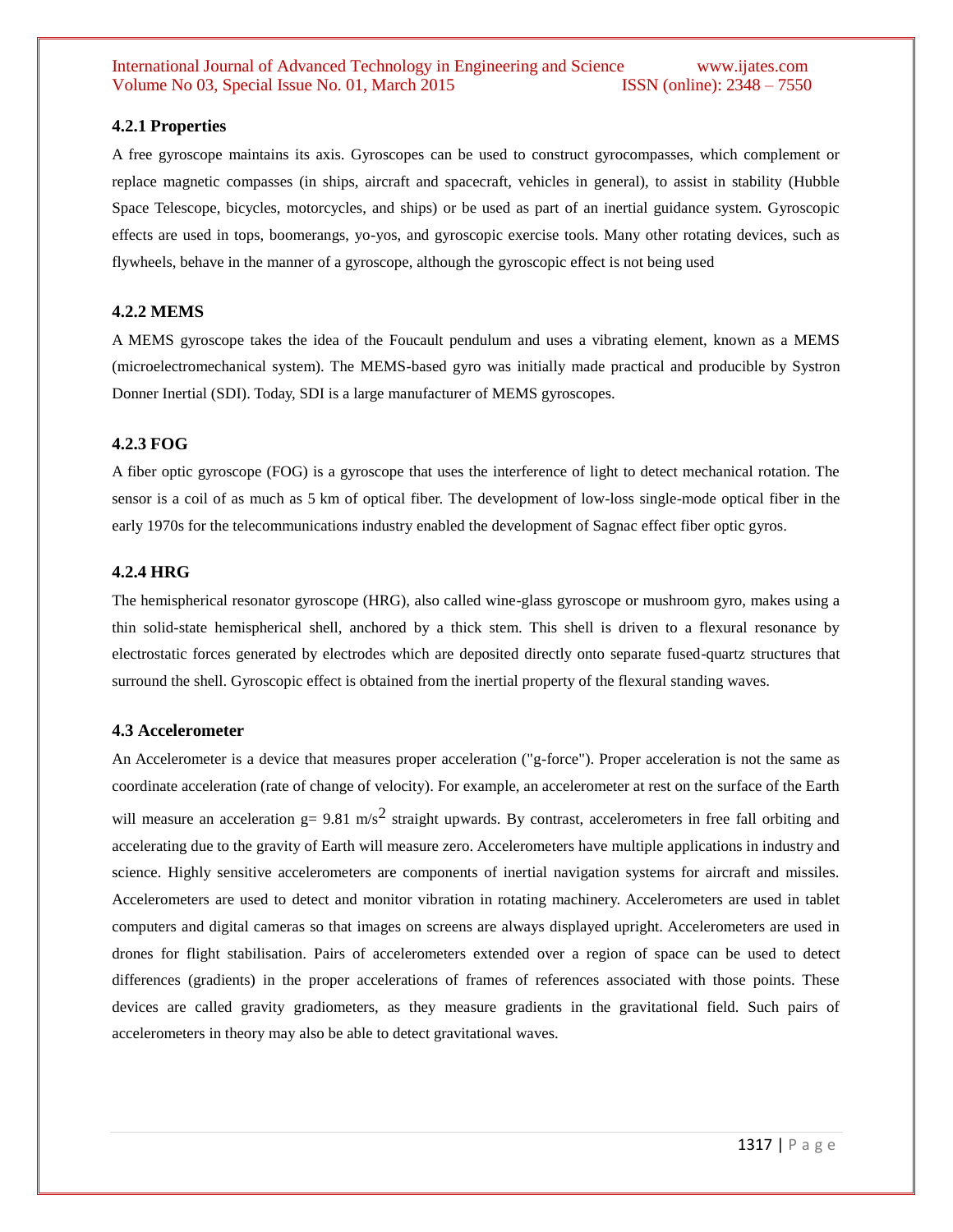#### **V USES**

- > Remote Sensing
- ▶ Commercial Aerial Surveillance
- $\triangleright$  Disaster Relief and Medical Assistance
- **Exercise** Fire Detection

#### **5.1 Remote Sensing**

UAV remote sensing functions include electromagnetic spectrum sensors, gamma ray sensors, biological sensors, and chemical sensors. A UAV's electromagnetic sensors typically include visual spectrum, infrared, or near infrared cameras as well as radar systems. Other electromagnetic wave detectors such as microwave and ultraviolet spectrum sensors may also be used but are uncommon.

#### **5.2 Commercial Aerial Surveillance**

Aerial surveillance of large areas is made possible with low cost UAV systems. Surveillance applications include livestock monitoring, wildfire mapping, pipeline security, home security, road patrol, and anti-piracy. The trend for the use of UAV technology in commercial aerial surveillance is expanding rapidly with increased development of automated object detection approaches.

# **5.3 Disaster Relief and Medical Assistance**

Drones can help in disaster relief by gathering information from across an affected area to build a picture of the situation and give recommendations to direct resources. UAVs "Ambulance drones" rapidly deliver defibrillators in the crucial few minutes after cardiac arrests, and include live stream communication capability allowing paramedics to remotely observe and instruct on-scene individuals in how to use the defibrillators

#### **5.4 Forest Fire Detection**

Another application of UAVs is the prevention and early detection of forest fires. The possibility of constant flight, both day and night, makes the methods used until now (helicopters, watchtowers, etc.) become obsolete. Cameras and sensors that provide real-time emergency services, including information about the location of the outbreak of fire as well as many factors (wind speed, temperature, humidity, etc.) that are helpful for fire crews to conduct fire suppression.

#### **VI DISCUSSION**

The results of our study confirmed supported UAV navigation improves the position estimate and consequently the navigation of UAVs. The position estimate is more accurate. Compare to previous design with reduced cost and also camera small in size.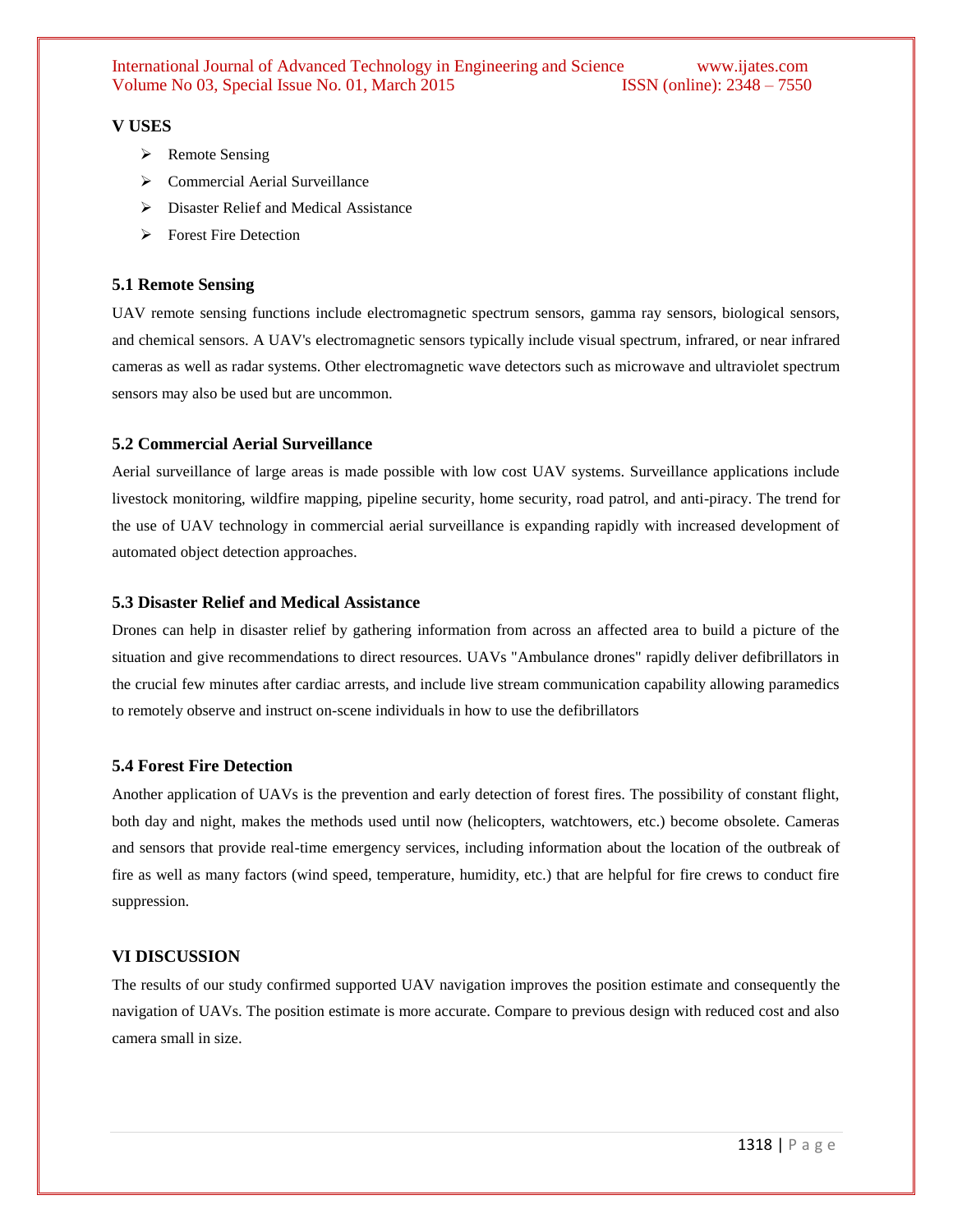#### **VII CONCLUSION**

Several existing Unmanned Aerial Vehicle have been analyzed. The components have been selected in such a way to reduce the hardware complexity. Reduction of size and cost of the vehicle is mainly considered The proposed UAV with camera can be used for the military applications. The exact location of the damage in the underground pipelining can be observed due to its smaller size. In the nuclear power plant if there is any gas leakage or any damage which causes the radiation can be find by this small device instead of risking the human. It is used to obtain various images of certain affected area during natural disasters for recovery missions. If we use UAV instead of helicopters at the time of flood, we can reduce the cost and also to obtain a quick process.

#### **VIII FUTURE ENHANCEMENT**

The future enhancement of the project can be carried out by designing the hardware module in compact size with various applications and used for industrial and Surveillance of Forest to monitoring the functions.

#### **REFERENCES**

- [1] Giuseppe Virone, Andrea M. Lingua, "Antenna Pattern Verification System Based on a Micro Unmanned Aerial Vehicle (UAV)," *IEEE Antennas And Wireless Propagation Letters,* Vol. 13, 2014
- [2] C. Hoppe, M. Klopschitz, M. Donoser, and H. Bischof "Incremental Surface Extraction from Sparse Structurefrom-Motion Point Clouds" *In British Machine Vision Conference,* pages 1–11, 2013.
- [3] Daeban seo, yongdae kim, and sejin kwon, "Micro Shear-stress Sensor for Separation Detection During Flight of Unmanned Aerial Vehicles Using a Strain Gauge", *IEEE Sensors journal*, vol. 14, no. 4, april 2014.
- [4] D. E. Breen, R. T. Whitaker, E. Rose, and M. Tuceryan " Interactive Occlusion and Automatic Object Placement for Augmented Reality" *Computer Graphics Forum,* 15(3):11–22, Aug. 1996.
- [5] F. D. Crescenzio, G. Miranda, F. Persiani, and T. Bombardi "A First Implementation of an Advanced 3D Interface to Control and Supervise UAV (Uninhabited Aerial Vehicles) Missions" *Presence: Tele operators and Virtual Environments,* 18(3):171–184, June 2009.
- [6] F. Fraundorfer, L. Heng, D. Honegger, G. H. Lee, L. Meier, P. Tanskanen, and M. Pollefeys " Vision-based autonomous mapping and exploration using a quadrotor MAV" *In 2012 IEEE/RSJ International Conference on Intelligent Robots and Systems,* pages 4557–4564. IEEE, Oct. 2012.
- [7] J. Engel, J. Sturm, and D. Cremers, "Camera-based navigation of a low cost Quadrocopter" In 2012 *IEEE/RSJ International Conference on Intelligent Robots and Systems,* pages 2815–2821. IEEE, Oct. 2012.
- [8] J. Ventura and T. Hollerer" Wide-area scene mapping for mobile visual tracking." In *IEEE International Symposium on Mixed and Augmented Reality (ISMAR 2012),* number November, pages 3–12, 2012.
- [9] L. Zalud, Department of Control and Instrumentation, Bmo University of Technology, Kolejni 4, Brno, Czech Republic " Augmented Reality User Interface for Reconnaissance Robotic Missions" 16th *IEEE International Conference on Robot & Human Interactive Communication,* August 26 - 29, 2007.